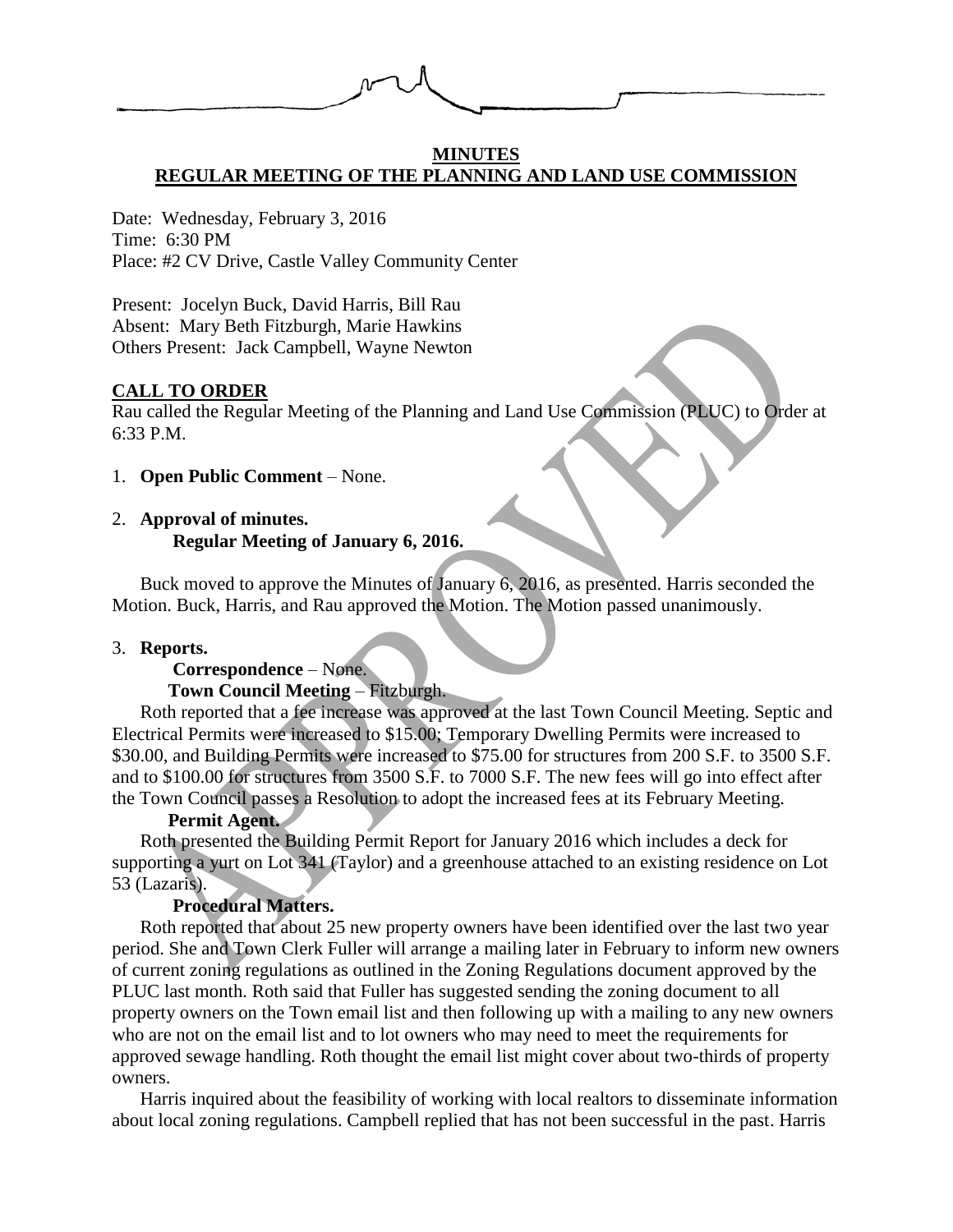

said that his realtor, Rick Lamb, had provided him with local zoning information when he purchased his property.

Rau suggested that the Town explore ways to keep property owners informed of current zoning regulations, either through mail or periodic meetings for new owners.

Campbell said that the email list could be a great cost-saving measure in keeping property owners informed. Roth will confirm the number of email addresses in the database.

Buck reported that Fuller had recently used the email list to send a link to the BLM website for registering comments about a proposed cell tower on BLM land across the valley.

Rau expressed his hope that the Town would submit a comment on this request and asked others who are interested to submit their comments to Fuller.

## **NEW BUSINESS**

4. **Discussion and possible action re: comments to Grand County Planning Commission on the** 

#### **Resource Management Plan.**

Rau reported that the Utah State Legislature has asked all counties to develop Resource Management Plans (RMP) to identify extraction resources. He said that Zacharia Levine, Grand County Community Development Director, had requested comments from Castle Valley about its concerns. Rau said that Fitzburgh, who had attended the last Town Council (TC) Meeting, told him that the TC wanted Castle Valley watershed protection to be included in the RMP and had requested further comment from the PLUC. Castle Valley comments will be submitted to the Grand County Planning Commission. Rau suggested postponing this discussion to the next PLUC Meeting when Fitzburgh will be present.

#### **UNFINISHED**

5. **Discussion and possible action re: revising Septic Permit Application to clarify the application process between Castle Valley and the Southeastern Utah Health Department** (tabled).

Harris moved to untable Item 5. Buck seconded the Motion. Buck, Harris, and Rau approved the Motion. The Motion passed unanimously.

Roth presented the revised Septic Permit Application which included input from Orion Rogers, State Sanitarian, on Step 2.

Harris moved to approve the Septic Permit Application as revised. Buck seconded the Motion. Buck, Harris, and Rau approved the Motion. The Motion passed unanimously.

# 6. **Discussion and possible action re: recommendation to Town Council regarding a nonroutine conditional use permit application for a soil amendments business on Lot 186** (tabled).

Buck moved to untable Item 6. Harris seconded the Motion. Buck, Harris, and Rau approved the Motion. The Motion passed unanimously.

Buck reported that she, Rau, and Roth visited the proposed site on Lot 186 to review the facilities and the products to be sold. She noted that the business repackages and resells materials